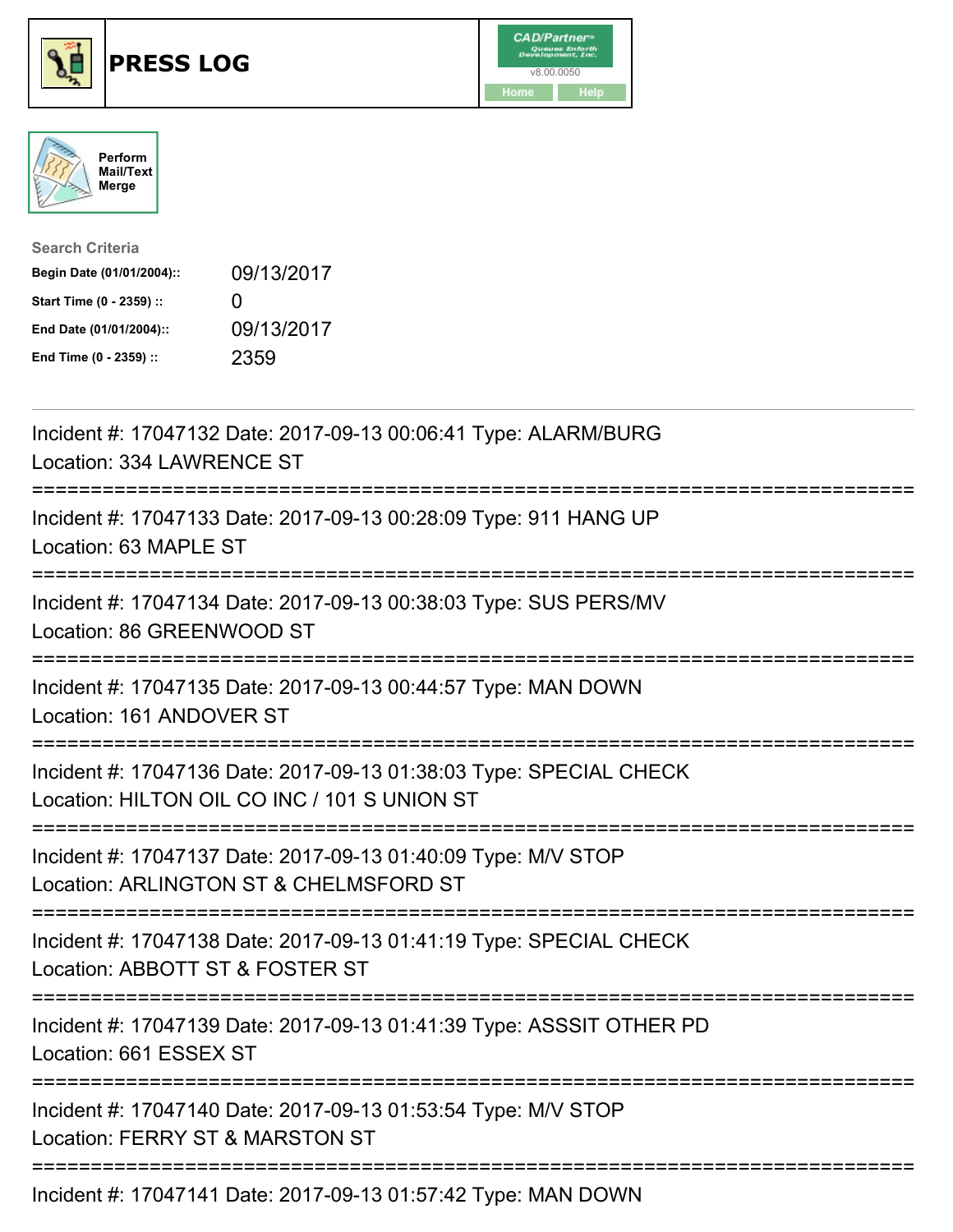| Location: 288 PROSPECT ST FL 1                                                                                        |
|-----------------------------------------------------------------------------------------------------------------------|
| Incident #: 17047142 Date: 2017-09-13 02:09:03 Type: M/V STOP<br>Location: BOWDOIN ST & S BROADWAY                    |
| Incident #: 17047143 Date: 2017-09-13 02:11:20 Type: M/V STOP<br>Location: WINTHROP & N PARISH RD                     |
| Incident #: 17047144 Date: 2017-09-13 02:36:29 Type: M/V STOP<br>Location: AMESBURY ST & COMMON ST                    |
| Incident #: 17047145 Date: 2017-09-13 03:16:20 Type: NOISE ORD<br>Location: 6 HANCOCK ST                              |
| Incident #: 17047146 Date: 2017-09-13 03:30:18 Type: M/V STOP<br>Location: ANDOVER ST & TEWKSBURY ST                  |
| ====================<br>Incident #: 17047147 Date: 2017-09-13 04:41:17 Type: SUS PERS/MV<br><b>Location: ALMA ST</b>  |
| ------------------<br>Incident #: 17047148 Date: 2017-09-13 04:51:57 Type: M/V STOP<br>Location: MARKET ST & SALEM ST |
| Incident #: 17047149 Date: 2017-09-13 04:57:29 Type: M/V STOP<br>Location: LEBANON ST & WHITE ST                      |
| Incident #: 17047150 Date: 2017-09-13 05:50:56 Type: ALARM/BURG<br>Location: POLLO CENTRO / 105 BROADWAY              |
| Incident #: 17047151 Date: 2017-09-13 06:48:25 Type: M/V STOP<br>Location: WINTHROP AV                                |
| Incident #: 17047152 Date: 2017-09-13 06:55:04 Type: M/V STOP<br><b>Location: CROSS ST</b>                            |
| Incident #: 17047153 Date: 2017-09-13 06:59:23 Type: M/V STOP<br>Location: HAMPSHIRE ST & LOWELL ST                   |
| Incident #: 17047154 Date: 2017-09-13 07:05:07 Type: PARK & WALK<br>Location: BRADFORD ST & BROADWAY                  |
| Incident #: 17047155 Date: 2017-09-13 07:05:47 Type: DISTURBANCE                                                      |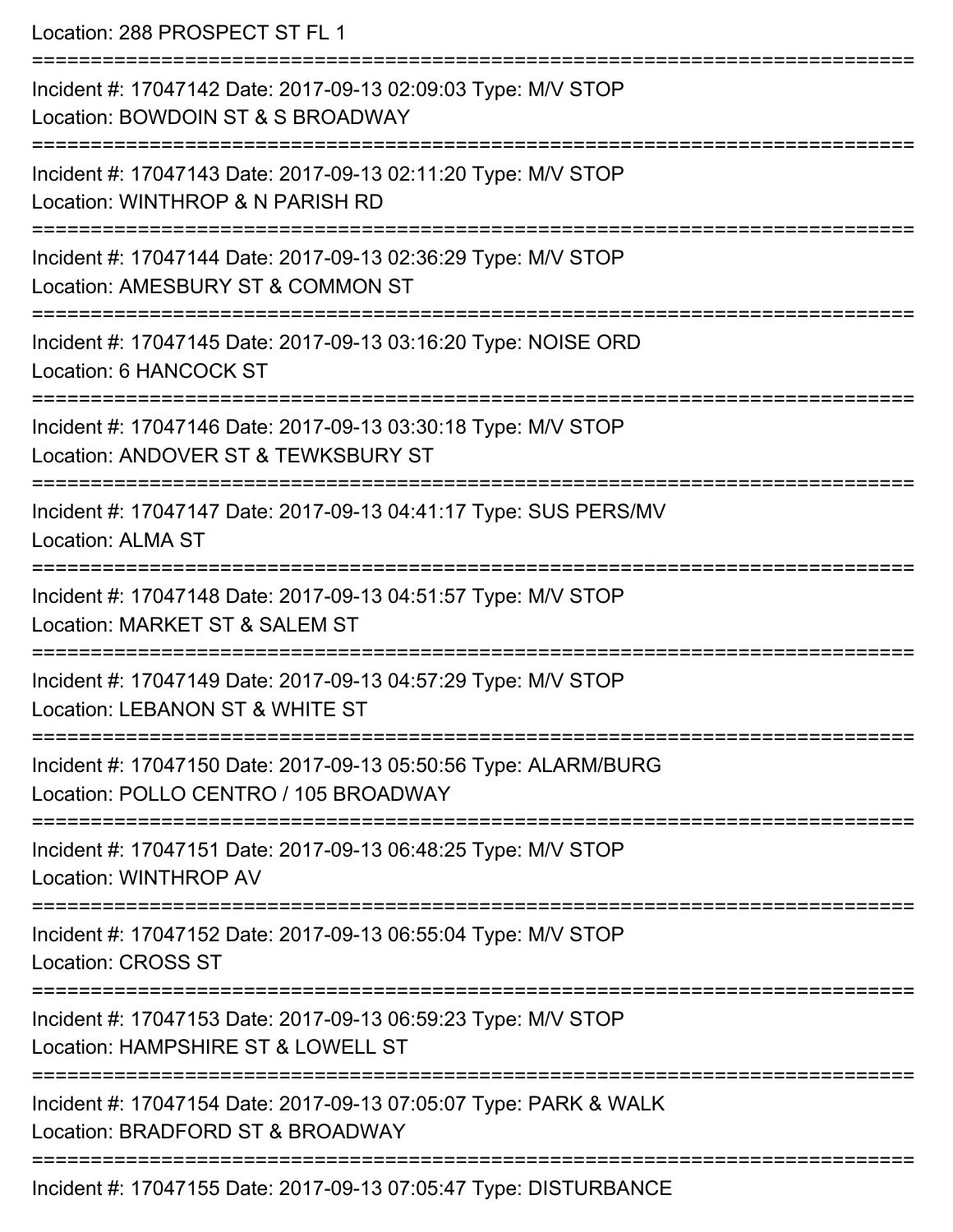| Incident #: 17047156 Date: 2017-09-13 07:11:39 Type: UNKNOWN PROB<br><b>Location: WEST ST</b>                |
|--------------------------------------------------------------------------------------------------------------|
| Incident #: 17047157 Date: 2017-09-13 07:21:32 Type: KEEP PEACE<br>Location: 550 BROADWAY                    |
| Incident #: 17047158 Date: 2017-09-13 07:22:32 Type: TOW/REPOSSED<br>Location: 36 AVON ST                    |
| Incident #: 17047159 Date: 2017-09-13 07:24:42 Type: M/V STOP<br>Location: HAVERHILL ST & WARWICK ST         |
| Incident #: 17047160 Date: 2017-09-13 07:28:34 Type: M/V STOP<br>Location: HAVERHILL ST & PERRY AV           |
| Incident #: 17047161 Date: 2017-09-13 07:31:30 Type: M/V STOP<br>Location: HAVERHILL ST & PERRY AV           |
| Incident #: 17047162 Date: 2017-09-13 07:35:40 Type: M/V STOP<br>Location: HAVERHILL ST & PERRY AV           |
| Incident #: 17047164 Date: 2017-09-13 07:38:17 Type: LARCENY/MV/PAST<br>Location: 50 BROADWAY                |
| Incident #: 17047163 Date: 2017-09-13 07:38:33 Type: AUTO ACC/UNK PI<br>Location: HAVERHILL ST & PLYMOUTH ST |
| Incident #: 17047165 Date: 2017-09-13 07:42:12 Type: AUTO ACC/NO PI<br>Location: WINTHROP AV                 |
| Incident #: 17047166 Date: 2017-09-13 08:01:31 Type: M/V STOP<br>Location: 550 BROADWAY                      |
| Incident #: 17047167 Date: 2017-09-13 08:14:00 Type: SPECIAL CHECK<br>Location: 175 E HAVERHILL ST           |
| Incident #: 17047168 Date: 2017-09-13 08:16:38 Type: M/V STOP<br>Location: HAVERHILL ST & PERRY AV           |
| Incident #: 17047169 Date: 2017-09-13 08:17:18 Type: M/V STOP                                                |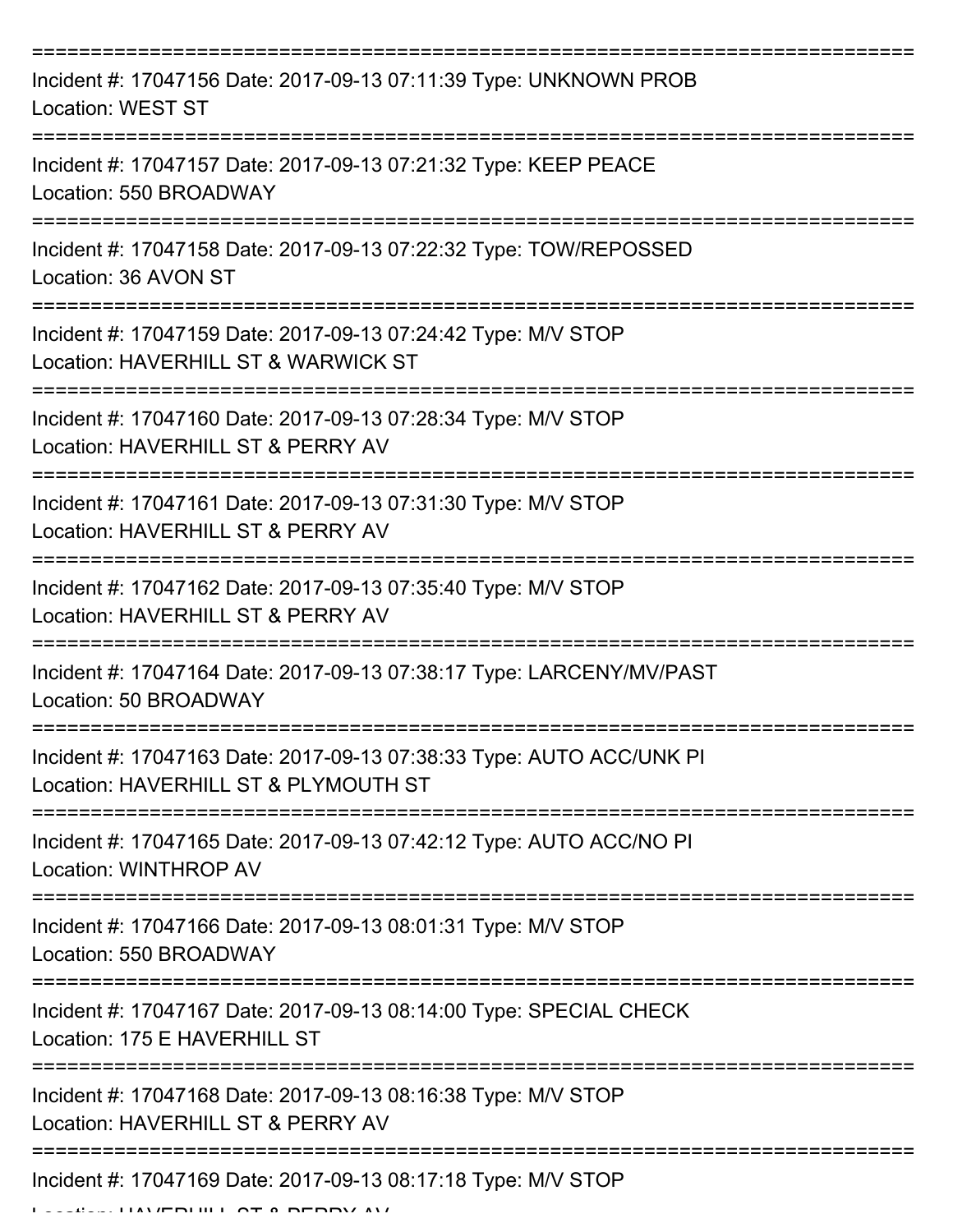| Incident #: 17047170 Date: 2017-09-13 08:23:16 Type: M/V STOP<br>Location: 35 IRENE ST                               |
|----------------------------------------------------------------------------------------------------------------------|
| Incident #: 17047171 Date: 2017-09-13 08:35:06 Type: M/V STOP<br>Location: HAVERHILL ST & PERRY AV                   |
| Incident #: 17047172 Date: 2017-09-13 08:42:53 Type: M/V STOP<br>Location: HAVERHILL ST & PERRY AV                   |
| Incident #: 17047173 Date: 2017-09-13 08:49:23 Type: M/V STOP<br>Location: HAVERHILL ST & PERRY AV                   |
| Incident #: 17047174 Date: 2017-09-13 08:49:44 Type: M/V STOP<br>Location: S UNION ST & WINTHROP AV                  |
| Incident #: 17047175 Date: 2017-09-13 08:51:57 Type: SUS PERS/MV<br>Location: 31 S BOWDOIN ST                        |
| ===================<br>Incident #: 17047176 Date: 2017-09-13 09:00:19 Type: INVEST CONT<br>Location: 147 FERRY ST    |
| Incident #: 17047177 Date: 2017-09-13 09:06:08 Type: MEDIC SUPPORT<br>Location: 146 E HAVERHILL ST #2                |
| Incident #: 17047178 Date: 2017-09-13 09:14:54 Type: STOL/MV/PAS<br>Location: 196 BRUCE ST                           |
| Incident #: 17047179 Date: 2017-09-13 09:32:40 Type: SHOTS FIRED<br>Location: ***WALK-IN** / CRAWFORD ST & EXETER ST |
| Incident #: 17047180 Date: 2017-09-13 09:36:07 Type: ASSSIT OTHER PD<br>Location: 21 WATER ST                        |
| Incident #: 17047181 Date: 2017-09-13 09:40:34 Type: SUS PERS/MV<br>Location: 350 MERRIMACK ST                       |
| Incident #: 17047182 Date: 2017-09-13 10:16:39 Type: INVEST CONT<br>Location: 188 WATER ST                           |
| Incident #: 17047183 Date: 2017-09-13 10:19:29 Type: TOW OF M/V                                                      |

Location: 572 ESSEY ST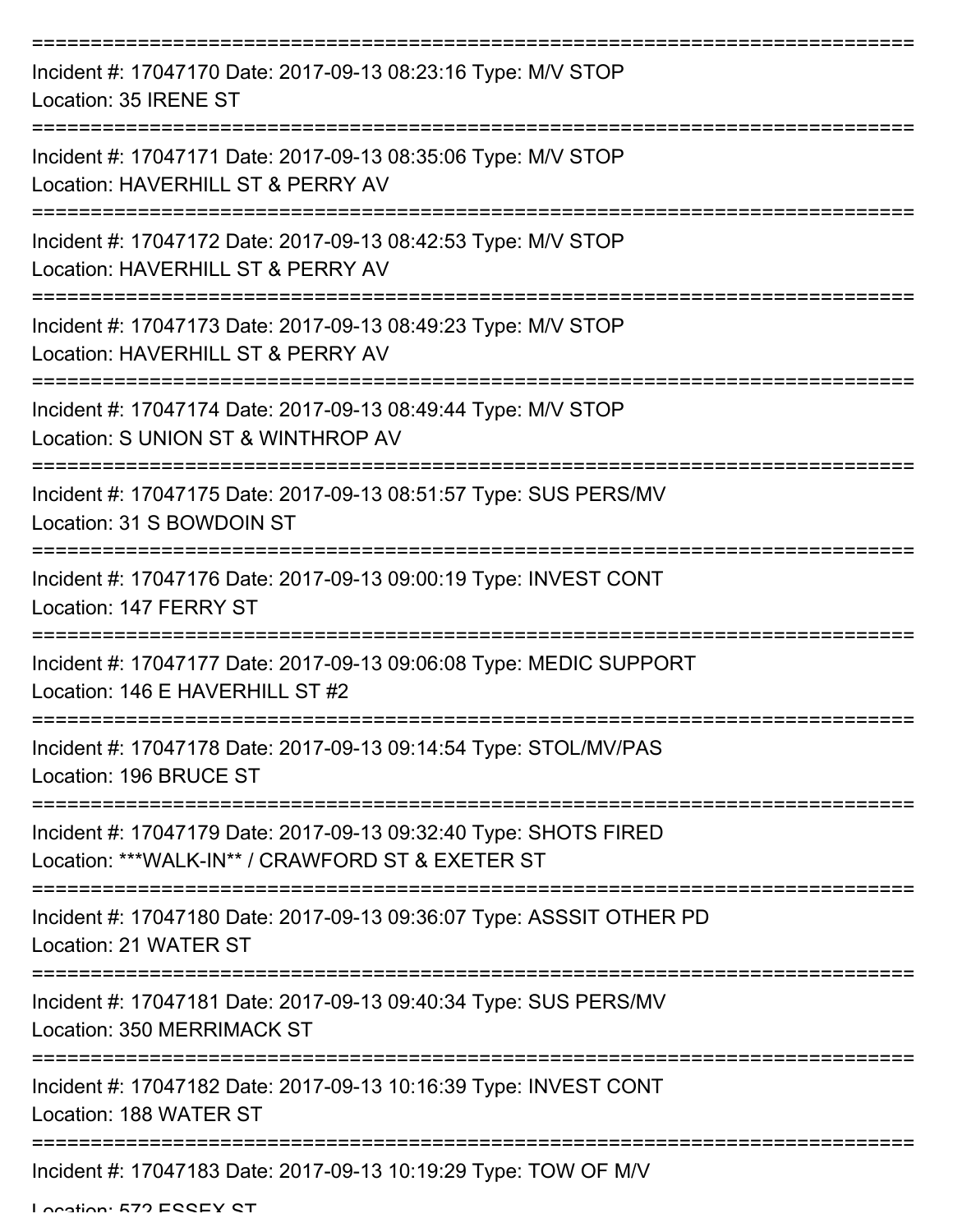| Incident #: 17047184 Date: 2017-09-13 10:31:29 Type: SUS PERS/MV<br><b>Location: 211 MERRIMACK ST</b>                           |
|---------------------------------------------------------------------------------------------------------------------------------|
| Incident #: 17047185 Date: 2017-09-13 10:55:22 Type: M/V STOP<br>Location: 15 HANCOCK ST                                        |
| Incident #: 17047186 Date: 2017-09-13 10:56:01 Type: INVESTIGATION<br>Location: LAWRENCE HIGH SCHOOL / 71 N PARISH RD           |
| Incident #: 17047187 Date: 2017-09-13 10:57:43 Type: SPECIAL CHECK<br>Location: BOWDOIN ST & CLIFTON ST                         |
| Incident #: 17047188 Date: 2017-09-13 11:01:10 Type: NOTIFICATION<br>Location: 358 LOWELL ST #2                                 |
| Incident #: 17047189 Date: 2017-09-13 11:03:27 Type: M/V STOP<br>Location: 60 MELROSE ST                                        |
| Incident #: 17047190 Date: 2017-09-13 11:10:04 Type: 911 HANG UP<br>Location: 50 COMMON ST #2                                   |
| Incident #: 17047192 Date: 2017-09-13 11:12:50 Type: CK WELL BEING<br>Location: CUMBERLAND / 320 S BROADWAY                     |
| Incident #: 17047191 Date: 2017-09-13 11:14:26 Type: MEDIC SUPPORT<br>Location: INDEPENDENT HEALTH PROVIDE / 170 COMMON ST #215 |
| Incident #: 17047193 Date: 2017-09-13 11:14:54 Type: M/V STOP<br>Location: 616 ESSEX ST                                         |
| Incident #: 17047194 Date: 2017-09-13 11:16:25 Type: M/V STOP<br>Location: 656 HOWARD ST                                        |
| Incident #: 17047195 Date: 2017-09-13 11:16:50 Type: SUS PERS/MV<br>Location: 212 BRUCE ST                                      |
| Incident #: 17047196 Date: 2017-09-13 11:25:46 Type: M/V STOP<br>Location: PHILLIPS ST & SALEM ST                               |
| Incident #: 17047198 Date: 2017-09-13 11:31:43 Type: CK WELL BEING<br>Location: 383 HAVERHILL ST #18                            |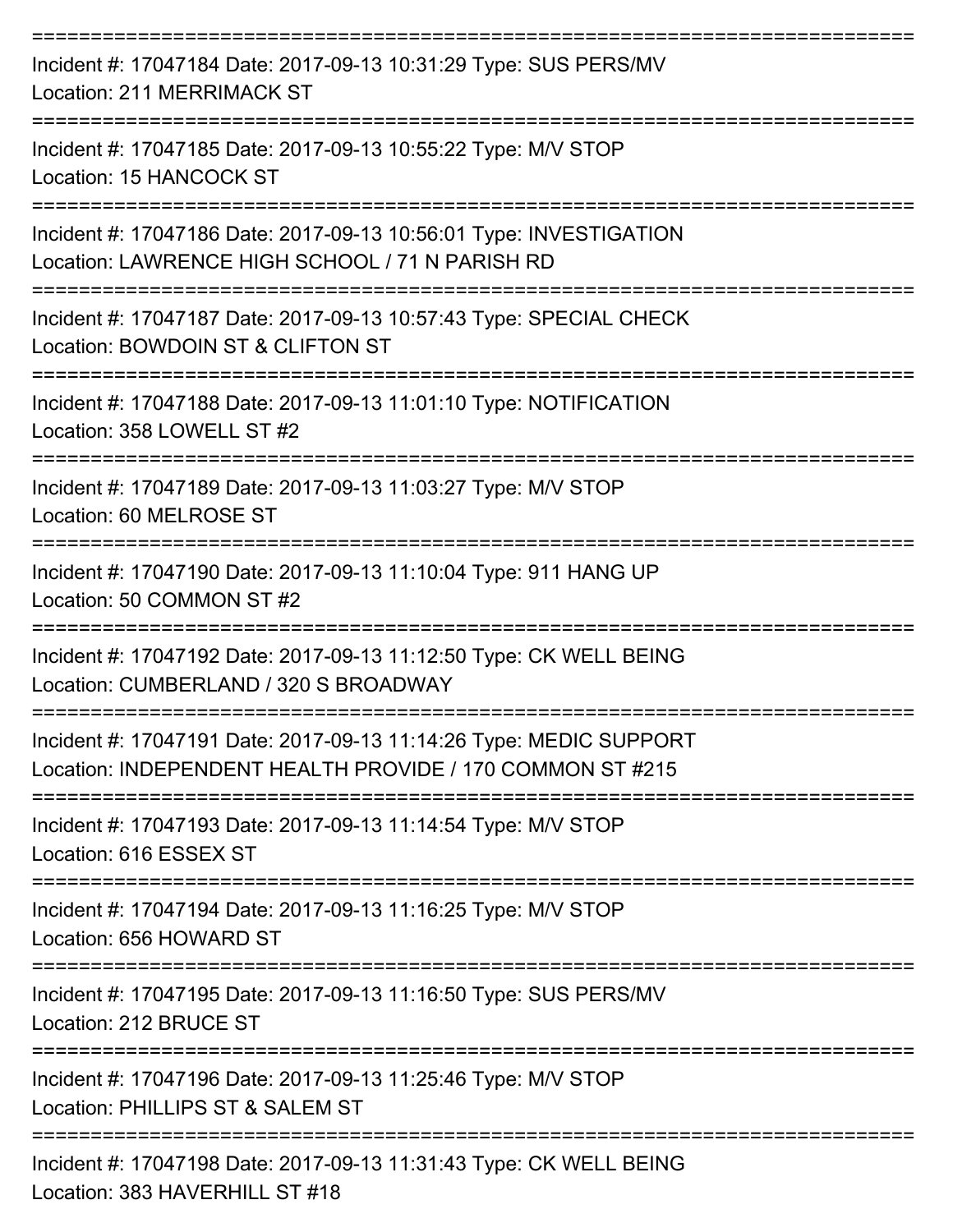| Incident #: 17047199 Date: 2017-09-13 11:35:12 Type: HIT & RUN M/V<br>Location: 73 WINTHROP AV                                        |
|---------------------------------------------------------------------------------------------------------------------------------------|
| Incident #: 17047200 Date: 2017-09-13 11:41:20 Type: GENERAL SERV<br>Location: ALMA ST & BROMFIELD ST                                 |
| Incident #: 17047201 Date: 2017-09-13 11:49:12 Type: M/V STOP<br>Location: BROADWAY & LOWELL ST<br>=================================  |
| Incident #: 17047202 Date: 2017-09-13 11:49:59 Type: THREATS<br>Location: HAVERHILL ST & JACKSON ST<br>====================           |
| Incident #: 17047203 Date: 2017-09-13 11:54:51 Type: ASSSIT OTHER PD<br>Location: 85 SPRUCE ST<br>----------------------------------- |
| Incident #: 17047204 Date: 2017-09-13 12:01:54 Type: INVEST CONT<br>Location: 131 S UNION ST                                          |
| Incident #: 17047205 Date: 2017-09-13 12:24:55 Type: CK WELL BEING<br>Location: JACKSON ST & SUMMER ST                                |
| Incident #: 17047206 Date: 2017-09-13 12:30:31 Type: ANIMAL COMPL<br>Location: CITY HALL / 200 COMMON ST                              |
| Incident #: 17047207 Date: 2017-09-13 12:41:05 Type: INVESTIGATION<br>Location: LAWRENCE HIGH SCHOOL / 70 N PARISH RD                 |
| Incident #: 17047208 Date: 2017-09-13 12:46:50 Type: VIO CITY ORD<br>Location: BROOK ST & UNION ST                                    |
| Incident #: 17047209 Date: 2017-09-13 12:51:31 Type: INVESTIGATION<br>Location: LAWRENCE HIGH SCHOOL / 70 N PARISH RD                 |
| Incident #: 17047210 Date: 2017-09-13 12:52:47 Type: AUTO ACC/NO PI<br>Location: 319 LOWELL ST                                        |
| Incident #: 17047211 Date: 2017-09-13 12:53:07 Type: AUTO ACC/NO PI<br>Location: DENROCK PARK / 383 WINTHROP AV                       |
| Incident #: 17047212 Date: 2017-09-13 12:55:34 Type: M/V STOP<br>Location: BROADWAY & LOWELL ST                                       |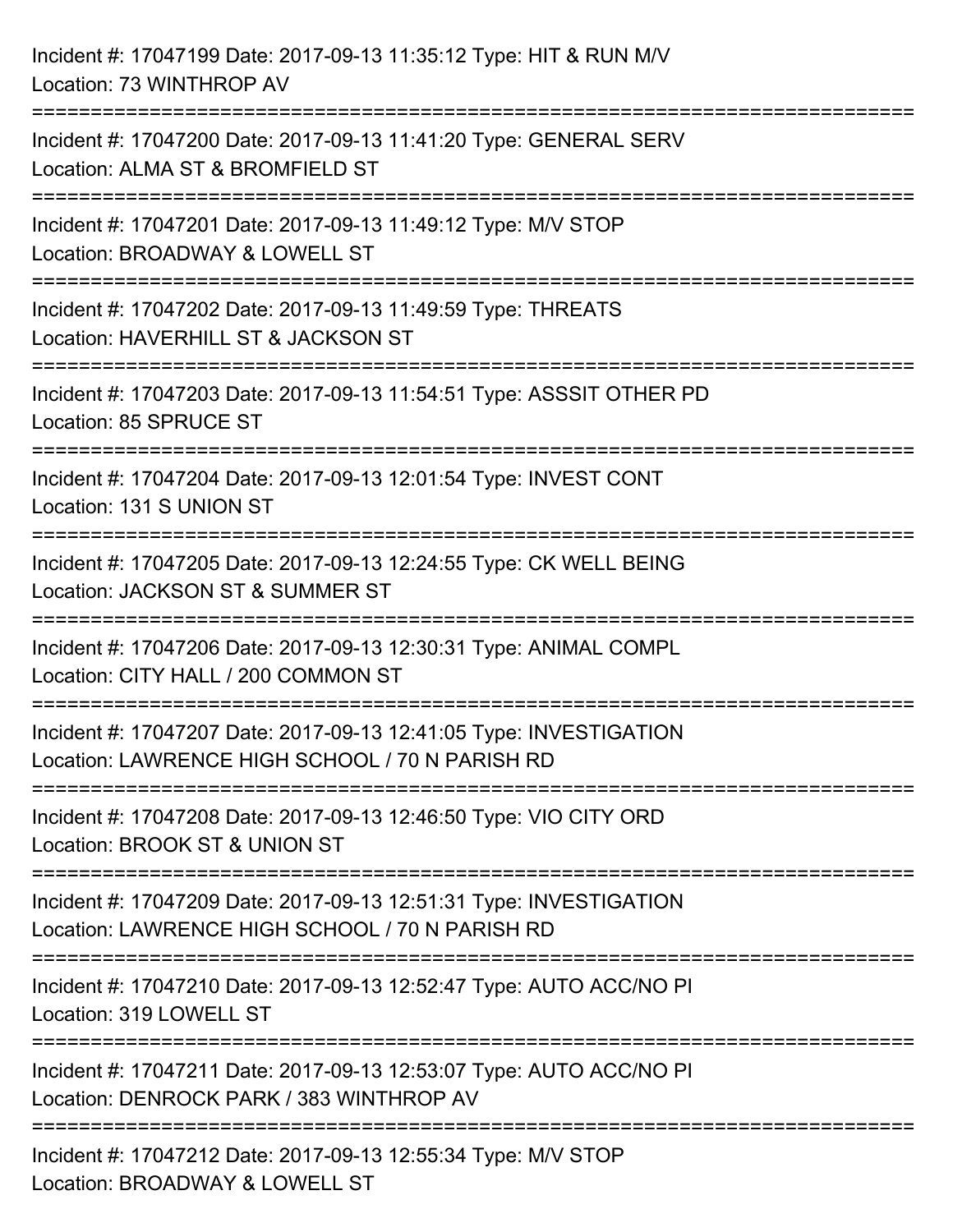| Incident #: 17047213 Date: 2017-09-13 13:15:41 Type: MV/BLOCKING<br>Location: COMMON ST & JACKSON ST                                    |
|-----------------------------------------------------------------------------------------------------------------------------------------|
| Incident #: 17047214 Date: 2017-09-13 13:28:05 Type: DISTURBANCE<br>Location: 317 S BROADWAY #1                                         |
| Incident #: 17047215 Date: 2017-09-13 13:34:46 Type: SUS PERS/MV<br>Location: 9 GREEN ST                                                |
| Incident #: 17047217 Date: 2017-09-13 13:35:56 Type: SUS PERS/MV<br>Location: 233 PROSPECT ST                                           |
| Incident #: 17047218 Date: 2017-09-13 14:17:33 Type: MEDIC SUPPORT<br>Location: 62 W DALTON ST<br>:==================================== |
| Incident #: 17047219 Date: 2017-09-13 14:24:57 Type: WARRANT SERVE<br><b>Location: 29 KENDRICK ST</b>                                   |
| Incident #: 17047220 Date: 2017-09-13 14:28:42 Type: AUTO ACC/PI<br>Location: 19 JOSEPHINE AV                                           |
| Incident #: 17047221 Date: 2017-09-13 14:40:27 Type: DRUG VIO<br>Location: CYR DR & JEFFERSON ST                                        |
| Incident #: 17047222 Date: 2017-09-13 14:43:05 Type: NOISE ORD<br>Location: 486 HAVERHILL ST                                            |
| Incident #: 17047223 Date: 2017-09-13 14:53:13 Type: SUS PERS/MV<br>Location: 34 WALNUT ST                                              |
| Incident #: 17047224 Date: 2017-09-13 14:56:16 Type: MV/BLOCKING<br>Location: 4 NEWTON ST                                               |
| Incident #: 17047225 Date: 2017-09-13 14:57:33 Type: INVEST CONT<br>Location: 188 WATER ST                                              |
| Incident #: 17047226 Date: 2017-09-13 14:58:09 Type: SUS PERS/MV<br>Location: 18 TOWER HILL ST                                          |
| Incident #: 17047227 Date: 2017-09-13 14:59:24 Type: TOW OF M/V<br>Location: LA FRUITERIA / 75 MANCHESTER ST                            |

===========================================================================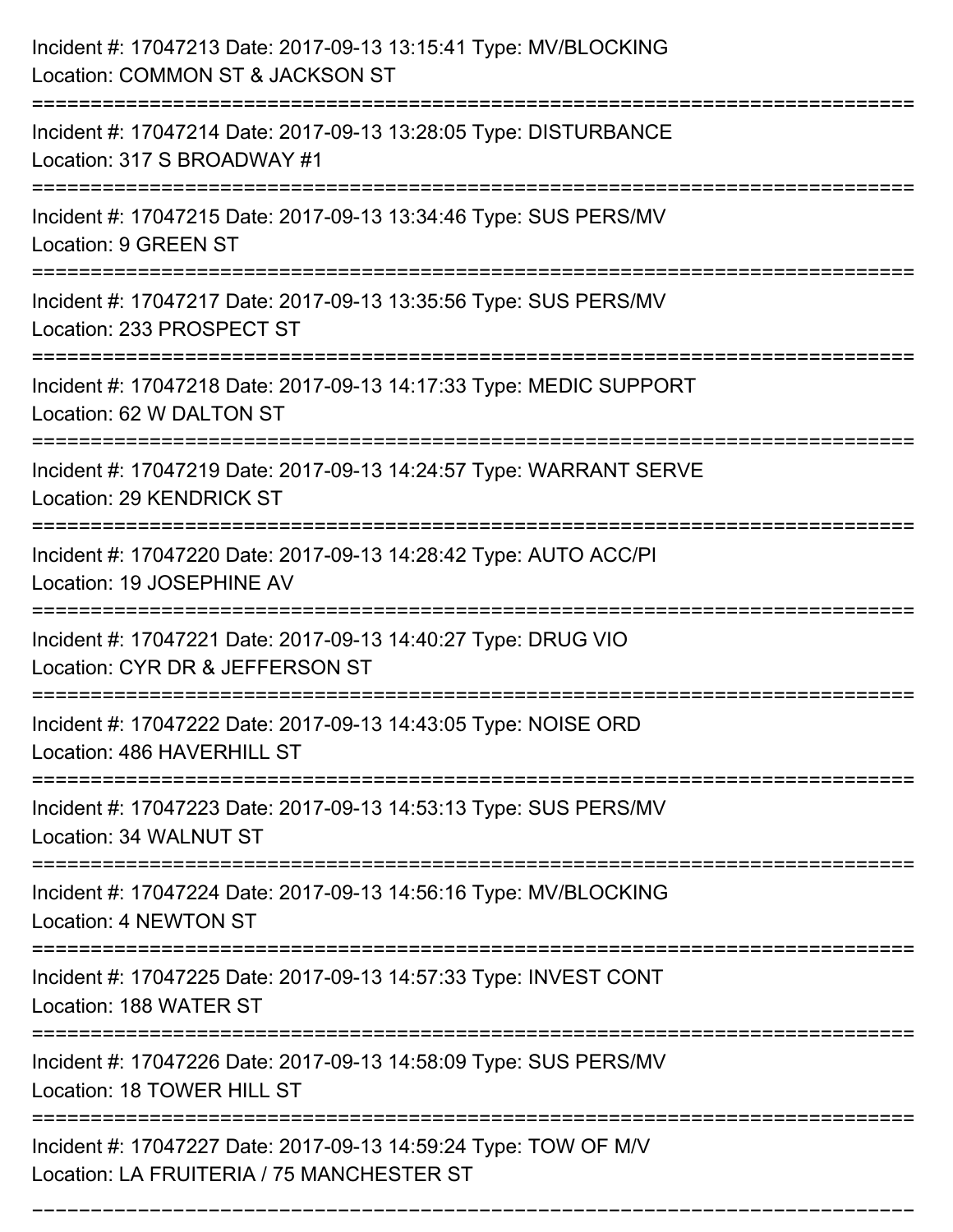| Incident #: 17047228 Date: 2017-09-13 15:16:25 Type: INVESTIGATION<br>Location: 90 LOWELL ST                   |
|----------------------------------------------------------------------------------------------------------------|
| Incident #: 17047229 Date: 2017-09-13 15:17:53 Type: FRAUD<br>Location: 268 LAWRENCE ST                        |
| Incident #: 17047230 Date: 2017-09-13 15:20:14 Type: ANIMAL COMPL<br>Location: 40 KENNETH ST                   |
| Incident #: 17047231 Date: 2017-09-13 15:32:40 Type: 209A/SERVE<br>Location: 151 BEACON AV                     |
| Incident #: 17047232 Date: 2017-09-13 15:34:42 Type: TOW OF M/V<br>Location: 361 ESSEX ST                      |
| Incident #: 17047233 Date: 2017-09-13 15:35:25 Type: INVEST CONT<br>Location: AMERICAN TAXI / 326 BROADWAY     |
| Incident #: 17047234 Date: 2017-09-13 15:39:51 Type: 209A/SERVE<br>Location: 51 TEWKSBURY ST                   |
| Incident #: 17047235 Date: 2017-09-13 15:41:52 Type: M/V STOP<br>Location: LAWRENCE ST & MYRTLE ST             |
| Incident #: 17047236 Date: 2017-09-13 15:47:15 Type: MEDIC SUPPORT<br>Location: 123 S BROADWAY                 |
| Incident #: 17047237 Date: 2017-09-13 15:50:23 Type: M/V STOP<br>Location: 133 LAWRENCE ST                     |
| Incident #: 17047238 Date: 2017-09-13 15:52:33 Type: AUTO ACC/NO PI<br>Location: MERRIMACK ST & PARKER ST      |
| Incident #: 17047239 Date: 2017-09-13 15:56:32 Type: DISTURBANCE<br>Location: CRAWFORD ST #N PAR               |
| Incident #: 17047240 Date: 2017-09-13 15:56:34 Type: SHOPLIFTING<br>Location: RITE AID PHARMACY / 365 ESSEX ST |
| Incident #: 17047241 Date: 2017-09-13 16:00:45 Type: 209A/SERVE<br>Location: 246 FARNHAM ST                    |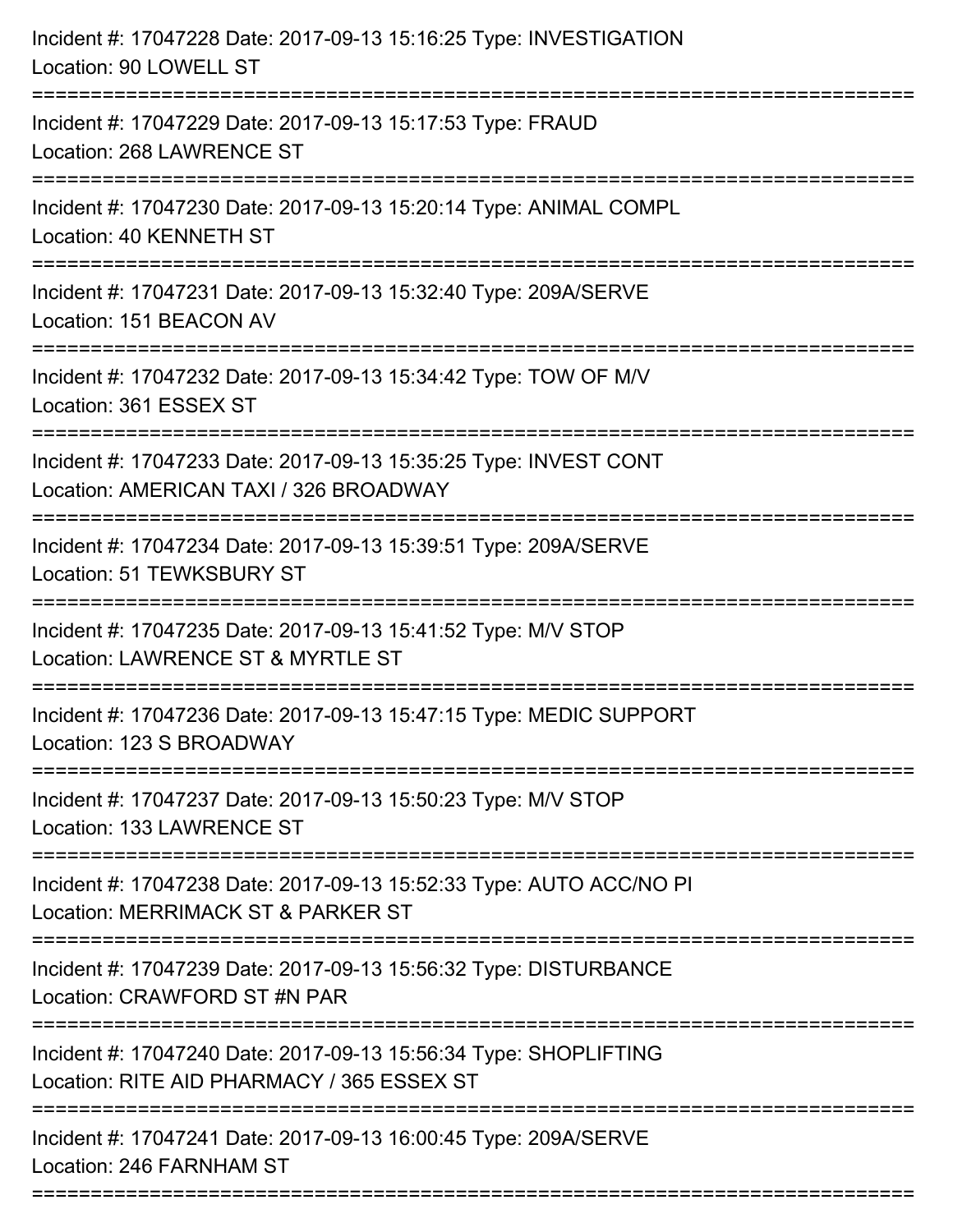Location: FITZ ST & LAWRENCE ST

| Incident #: 17047243 Date: 2017-09-13 16:06:18 Type: ALARM/BURG<br>Location: LAWRENCE FAMILY DEVELOPMENT / 355 HAVERHILL ST |
|-----------------------------------------------------------------------------------------------------------------------------|
| Incident #: 17047244 Date: 2017-09-13 16:17:31 Type: AUTO ACC/NO PI<br>Location: BROADWAY & CANAL ST                        |
| Incident #: 17047245 Date: 2017-09-13 16:18:17 Type: M/V STOP<br><b>Location: WINTHROP AV</b>                               |
| Incident #: 17047246 Date: 2017-09-13 16:26:32 Type: AUTO ACC/NO PI<br>Location: HAFFNERS GAS STATION / 469 HAVERHILL ST    |
| Incident #: 17047247 Date: 2017-09-13 16:27:45 Type: M/V STOP<br>Location: 160 FRANKLIN ST                                  |
| Incident #: 17047248 Date: 2017-09-13 16:28:07 Type: 209A/SERVE<br>Location: 34 DARTMOUTH ST                                |
| Incident #: 17047249 Date: 2017-09-13 16:49:16 Type: 209A/SERVE<br>Location: 6 ALDEN CT                                     |
| ==============<br>Incident #: 17047250 Date: 2017-09-13 16:55:18 Type: FIGHT<br>Location: OLIVER SCHOOL / 183 HAVERHILL ST  |
| Incident #: 17047251 Date: 2017-09-13 16:56:12 Type: M/V STOP<br><b>Location: MANCHESTER ST</b>                             |
| Incident #: 17047252 Date: 2017-09-13 17:25:42 Type: 209A/SERVE<br>Location: 90 LOWELL ST                                   |
| Incident #: 17047253 Date: 2017-09-13 17:26:45 Type: 209A/SERVE<br>Location: 90 LOWELL ST                                   |
| Incident #: 17047254 Date: 2017-09-13 17:27:52 Type: AUTO ACC/UNK PI<br>Location: 85 WINTHROP AV                            |
| Incident #: 17047255 Date: 2017-09-13 17:29:00 Type: EXTRA SURVEIL<br>Location: 5 CROSS ST                                  |
|                                                                                                                             |

Incident #: 17047256 Date: 2017 09 13 17:41:27 Type: 209A/SERVE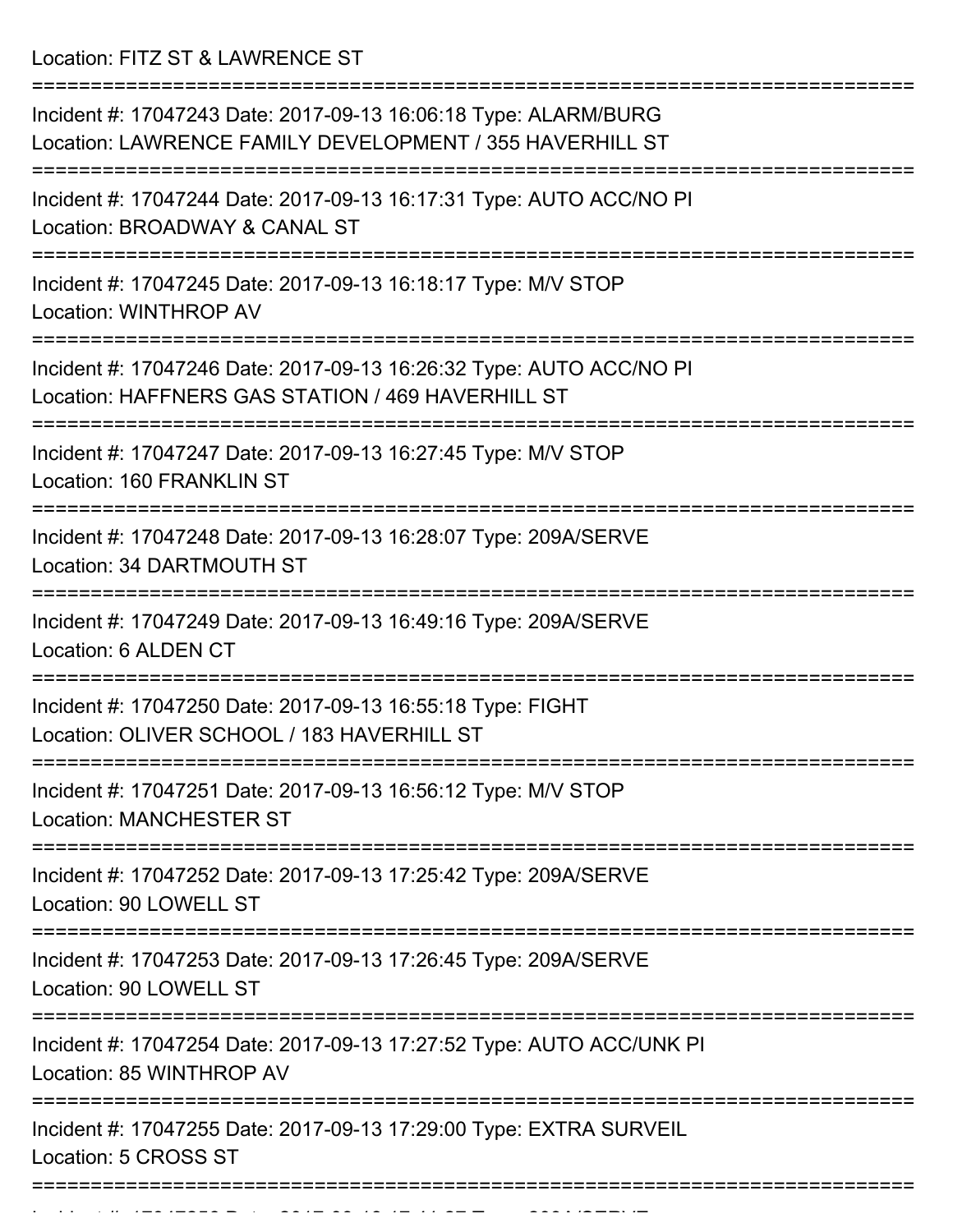Location: 86 COLUMBUS AV =========================================================================== Incident #: 17047257 Date: 2017-09-13 17:43:58 Type: MV/BLOCKING Location: 9 MYRTLE CT =========================================================================== Incident #: 17047258 Date: 2017-09-13 17:58:38 Type: M/V STOP Location: 370 WATER ST =========================================================================== Incident #: 17047259 Date: 2017-09-13 18:01:08 Type: M/V STOP Location: MERRIMACK ST & S BROADWAY =========================================================================== Incident #: 17047261 Date: 2017-09-13 18:01:44 Type: LARCENY/PAST Location: SAM'S FOOD STORE / 389 BROADWAY & WALK IN WALK IN =========================================================================== Incident #: 17047260 Date: 2017-09-13 18:01:46 Type: NOTIFICATION Location: 31 MANCHESTER ST =========================================================================== Incident #: 17047262 Date: 2017-09-13 18:26:34 Type: M/V STOP Location: HAMPSIRE & LAWRENCE =========================================================================== Incident #: 17047263 Date: 2017-09-13 18:33:50 Type: ALARM/BURG Location: COMMUNITY DAY CHARTER SCHOOL / 73 PROSPECT ST =========================================================================== Incident #: 17047264 Date: 2017-09-13 18:42:09 Type: M/V STOP Location: 33 MYRTLE CT =========================================================================== Incident #: 17047265 Date: 2017-09-13 18:46:23 Type: M/V STOP Location: ELM ST & WHITE ST =========================================================================== Incident #: 17047266 Date: 2017-09-13 18:47:41 Type: MEDIC SUPPORT Location: KELLYS FURNITURE / null =========================================================================== Incident #: 17047267 Date: 2017-09-13 18:48:06 Type: MAN DOWN Location: 0 BROADWAY =========================================================================== Incident #: 17047268 Date: 2017-09-13 18:52:41 Type: ALARM/BURG Location: COMMUNITY DAY CHARTER SCHOOL / 73 PROSPECT ST =========================================================================== Incident #: 17047270 Date: 2017-09-13 18:55:31 Type: MAL DAMAGE Location: 1060 ESSEX ST FL 2

===========================================================================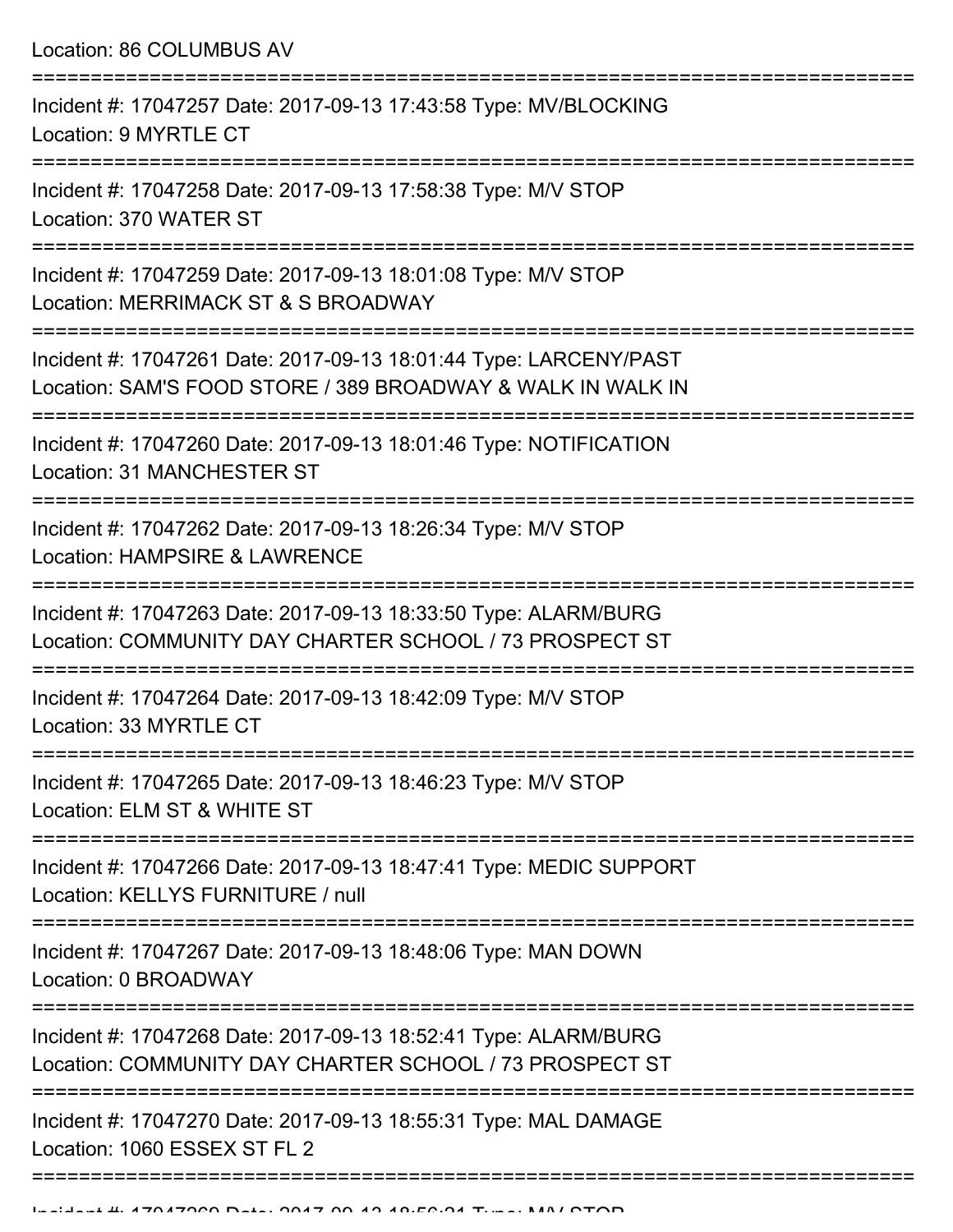Location: 137 LAWRENCE ST =========================================================================== Incident #: 17047271 Date: 2017-09-13 18:57:50 Type: 911 HANG UP Location: 5 WASHINGTON ST FL 1 =========================================================================== Incident #: 17047272 Date: 2017-09-13 19:05:46 Type: DRUG VIO Location: HIGHGATE ST & RESERVOIR ST =========================================================================== Incident #: 17047273 Date: 2017-09-13 19:10:10 Type: M/V STOP Location: BROADWAY & CONCORD ST =========================================================================== Incident #: 17047274 Date: 2017-09-13 19:17:44 Type: M/V STOP Location: BROADWAY & LOWELL ST =========================================================================== Incident #: 17047275 Date: 2017-09-13 19:24:22 Type: M/V STOP Location: BRADFORD ST & HAMPSHIRE ST =========================================================================== Incident #: 17047276 Date: 2017-09-13 19:24:34 Type: SUS PERS/MV Location: 47 CHELMSFORD ST =========================================================================== Incident #: 17047277 Date: 2017-09-13 19:32:17 Type: M/V STOP Location: BRADFORD ST & HAMPSHIRE ST =========================================================================== Incident #: 17047278 Date: 2017-09-13 19:33:24 Type: M/V STOP Location: HAMPSHIRE ST & LOWELL ST =========================================================================== Incident #: 17047279 Date: 2017-09-13 19:38:06 Type: M/V STOP Location: BROADWAY & VALLEY ST =========================================================================== Incident #: 17047280 Date: 2017-09-13 19:43:08 Type: M/V STOP Location: HAMPSHIRE ST & LOWELL ST =========================================================================== Incident #: 17047281 Date: 2017-09-13 19:43:21 Type: DISTURBANCE Location: 87 S BOWDOIN ST =========================================================================== Incident #: 17047282 Date: 2017-09-13 19:45:50 Type: ALARM/BURG Location: 50 ISLAND ST FL 2 =========================================================================== Incident #: 17047283 Date: 2017-09-13 19:57:26 Type: M/V STOP Location: COMMON ST & LAWRENCE ST ===========================================================================

Incident #: 17047284 Date: 2017-09-13 19:58:01 Type: NOISE ORD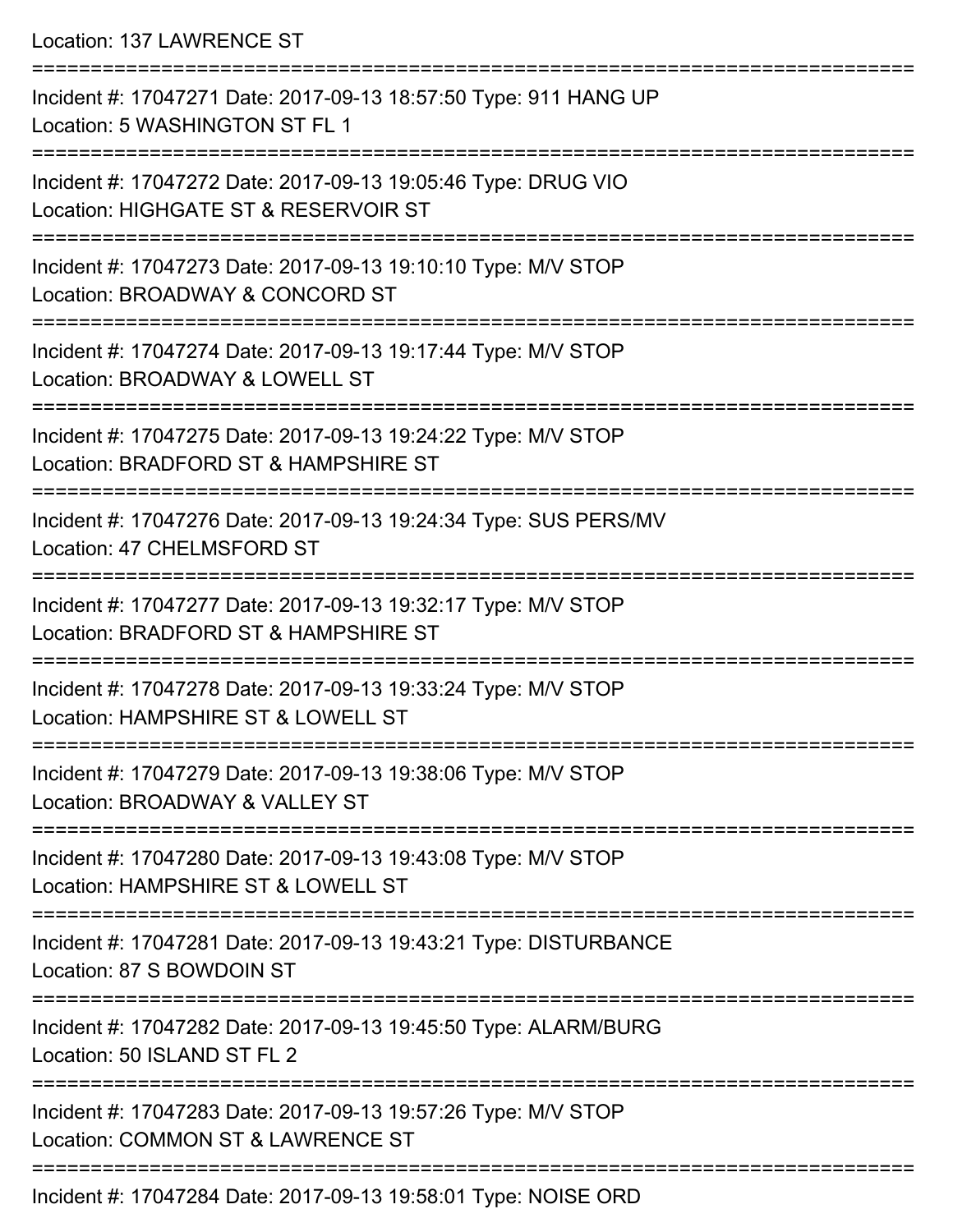| Incident #: 17047285 Date: 2017-09-13 20:06:36 Type: GENERAL SERV<br>Location: 4 UNION ST #216<br>---------------------------------- |
|--------------------------------------------------------------------------------------------------------------------------------------|
| Incident #: 17047286 Date: 2017-09-13 20:08:18 Type: M/V STOP<br>Location: BROADWAY & WATER ST                                       |
| Incident #: 17047287 Date: 2017-09-13 20:09:55 Type: LOUD NOISE<br>Location: 34 PARKER ST                                            |
| Incident #: 17047288 Date: 2017-09-13 20:23:43 Type: GENERAL SERV<br>Location: 53 PEMBROKE DR<br>---------------------               |
| Incident #: 17047289 Date: 2017-09-13 20:24:26 Type: LOUD NOISE<br>Location: 111 BAILEY ST                                           |
| Incident #: 17047290 Date: 2017-09-13 20:28:52 Type: 209A/VIOLATION<br>Location: WALK IN WALK IN / 10 GRAFTON ST FL 3                |
| Incident #: 17047291 Date: 2017-09-13 20:44:36 Type: LIC PLATE STO<br>Location: 53 STEVENS AV                                        |
| Incident #: 17047292 Date: 2017-09-13 21:07:32 Type: MAL DAMAGE<br>Location: 1110 ESSEX ST                                           |
| Incident #: 17047293 Date: 2017-09-13 21:09:08 Type: M/V STOP<br>Location: 379 HAVERHILL ST                                          |
| Incident #: 17047295 Date: 2017-09-13 21:18:46 Type: CK WELL BEING<br>Location: WALK IN / 143 BENNINGTON ST                          |
| Incident #: 17047294 Date: 2017-09-13 21:20:26 Type: UNKNOWN PROB<br>Location: 778 ESSEX ST FL 2                                     |
| Incident #: 17047296 Date: 2017-09-13 21:47:10 Type: VIO 209A<br>Location: 303 ERVING AV #1                                          |
| Incident #: 17047297 Date: 2017-09-13 21:53:51 Type: THREATS<br>Location: 87 S BOWDOIN ST                                            |
| Incident #: 17047298 Date: 2017-09-13 22:06:02 Type: DRUG OVERDOSE                                                                   |